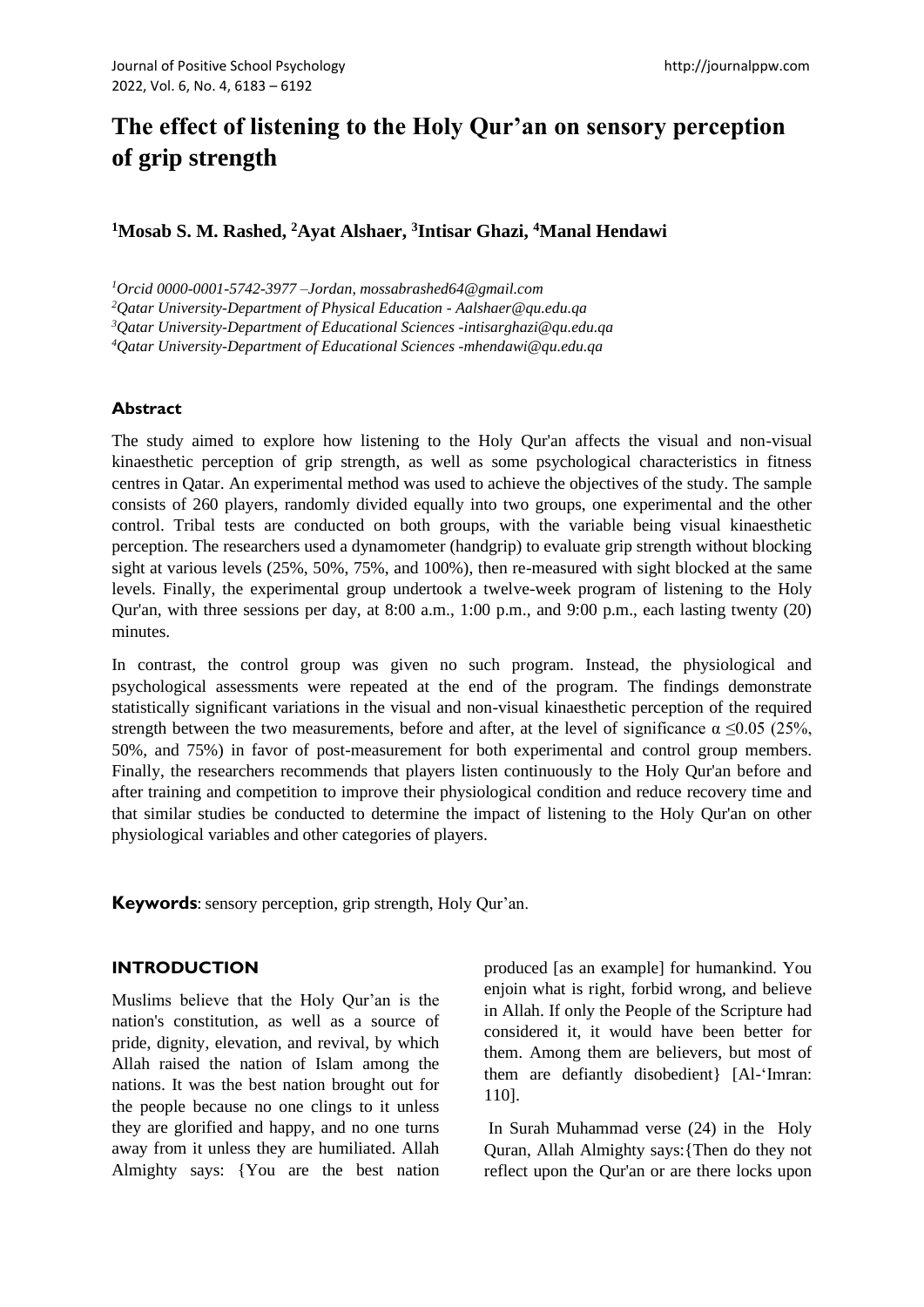[their] hearts?}; in Surah An-Nisa Verse (82):{ Then do they not reflect upon the Qur'an? If it had been from [any] other than Allah, they would have found within it much contradiction}, in Surah Al–jinn verses (1&2): {Say [O Muhammad], It has been revealed to me that a group of the jinn listened and said, and It guides to the right course, and we have believed in it. Moreover, we will never associate with our Lord anyone}.

According to Sadeghi (2011), citing in Zureikat (2020), the Holy Qur'an is referred to as a "treatment" in several verses, sometimes as a "healer of the heart," and sometimes as a "source of guidance and treatment." As human nature has an internal tendency toward harmony with rhythm, it enjoys order and coordination, and the Holy Qur'an has a pleasant and poetic style of expression that impacts people. Julianto and Etsem (2011) acknowledge that Holy Qur'an verses contain guidance for a life devoid of anxiety, stress, and depression, and this is what Allah Almighty has affirmed, as stated in the decisiveness of his Holy Quran: {And We send down of the Qur'an that which is healing and mercy for the believers, but it does not increase the wrongdoers except in loss}(Verse 82, Surah Al–Esra'). According to Firmanto (2011), 40% of people with psychological issues such as anxiety, stress, and depression are referred to religious experts for treatment and have Qur'an verses read to them.

The Holy Qur'an has numerous health benefits that accrue to individuals in various aspects of their lives, including the reduction and resolution of stress and nervousness in individuals who listen to it. The most interesting of these are the positive results obtained through experiments on non-Muslims familiar with the Arabic language but who did not understand the meaning of the Qur'an verses. They felt calm when they heard them because of the physiological effects of the Qur'an on their nervous system, which demonstrates that the human nervous system responds positively to sound stimuli with regular ups and downs (Ansari et al., 2005).

Kilani, Too, and Adrian (1987) stated sight is primarily used to observe objects and distinguish between them, whether close or far away from the sighted eye. Allah Almighty says: {It is He who has produced you and made for you hearing and vision and hearts; little are you grateful}

## [Al-Mulk:23].

Proske and Gandevia (2004) highlight the importance of visual and non-visual kinaesthetic perception, related to muscle contraction strength, in reducing errors, directing, and correcting movement during a performance in terms of the force exerted, its direction (or motor path), leading to a higher ability to control fine activities and maintain proper motor posture. According to Younes (2017), kinaesthetic perception is one determinant of sports performance and is made up of a complex network of senses that play a role in learning and managing movement. The central nervous system senses the strength and speed needed to achieve a movement and sends orders to the muscles to execute it precisely. Al-Kilani and Nasrallah (2018) investigated visual and non-visual kinaesthetic perception in 80 male and female students from military and police sciences specializations in Palestine, with and without blocking sight. The findings revealed statistically significant changes in the kinaesthetic perception of the test, depending on whether sight was available or not, with the results favoring sight availability at all levels (maximum power of 100%, 75%, 50%, and 25%). The findings showed that the further away from the full force of 100%, the higher the mistake rate in kinaesthetic perception and the higher the percentage difference in visual and non-visual perception. In Mobaydeen (2020), 53 players affiliated with Prince Ali Centres in Jordan reveals that the perception of visual kinaesthetic sense is similar among the players in muscle strength tests, except for the direction test, where the differences are in favor of the younger players, and there is a positive relationship between kinaesthetic perception and physical abilities. Zureikat's (2020) study showed that listening to the Holy Qur'an improves mood, focus, anxiety, perceived intensity, and heart rate at rest among elite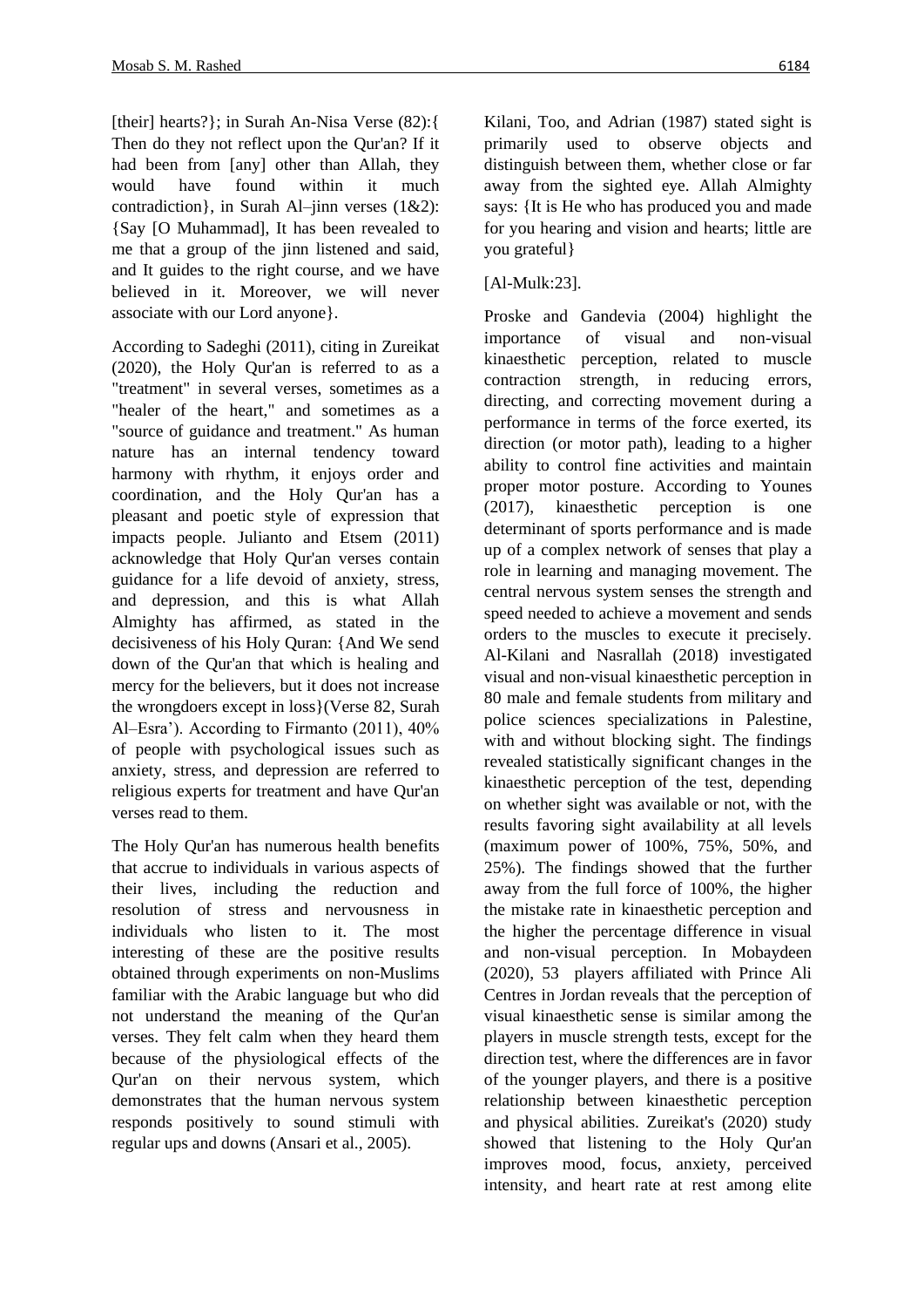boxing and athletics players in Jordan working for two minutes on the treadmill. Elfawal and Hosni's (2016) study revealed that listening to the Qur'an can be used as a nonpharmacological treatment, a psychological reassurance, and an auxiliary analgesic in anesthesia operations, resulting in a degree of blood circulation calming for patients undergoing surgery. According to Babamohmadi et al. (2015) and Eskandari et al. (2012), listening to the Holy Qur'an has a favorable effect on relaxation and comfort, lowering tension, anxiety, and depression. They stress that individuals' mental health improves when listening to the Qur'an, and it has a significant impact on the psychological and physiological components of the participants' responses during and after physical activity.

Perdana et al. (2018) find that humans require memory to store knowledge about the various aspects of their lives. Having a good memory makes completing a motor job or responsibility easier. As a stress reliever, listening to sound, typically music, enhances control, neuromuscular coordination, and brain memory stimulation. In their study, 26 men and 24 women ranging in age from 19 to 22 years were separated into two groups. One group listened to music while the other listened to the Holy Qur'an. Those who listened to the Qur'an were better at storing short-term memory, had better neurological control, and had more control over the program designed. This result is corroborated by Zureikat (2020), who shows that the Holy Qur'an improves boxing and sports players' awareness of muscular labor intensity and control, as well as nervous control.

The Qur'an's marvels in organ physiology are endless, which is why the Almighty said in Surah Adh-Dhaariyat (21) :{ And in yourselves. Then will you not see?}. The goal of these miracles is not just to prove that the Qur'an predates psychologists. While that is a great goal, there is a greater one, to reflect on these verses to strengthen our faith and increase our confidence in Allah Almighty, that we may be among those to whom Allah Almighty said in Surah Al–Annfaal (2): { The believers are only those who, when Allāh is mentioned, their hearts become fearful, and when His verses are recited to them, it increases them in faith; and upon their Lord they rely, The ones who establish prayer and from what We have provided them, they spend Those are the believers, indeed. For them are degrees [of high position] with their Lord and forgiveness and noble provision}.

The researchers believe that, based on their review of previous studies, the majority are interested in the effect of listening to the Holy Qur'an on patients in intensive care with kidney, heart, and birth cases, while ignoring the impact of the Qur'an on athletes, except one (Zureikat, 2020). Regardless of the importance of the category of sports practitioners, sport offers beneficial effects in refining individuals' personalities and their integration into society. It generates a generation that rejects extremism and violence and believes in love and peace. As a result, this research is essential because there is a pressing need to understand the influence of listening to the Holy Qur'an on psychological and physiological characteristics before and after physical activity. For example, it could increase self-motivation, decrease anxiety and tension, improve concentration, and enhance the work of the central and peripheral nervous systems by increasing visual and non-visual perception.

# Research problem

Allah orients Muslims to contemplate and understand the meanings of the Holy Qur'an. Allah Almighty in Surah Sad because it is the finest and best book on the face of the globe, and because it is the word of Allah Almighty (29):{ This is a blessed Book which We have revealed to you, [O Muhammad], so that they might reflect upon its verses and that those of understanding would be reminded}. For Muslims, the Holy Qur'an is a healer and mercy.

The researchers sees a scarcity of studies focusing on the Holy Qur'an and its impact on physiological features in their review of previous studies and the theoretical literature. Apart from the study of Zureikat (2020), conducted on elite boxing and athletics players,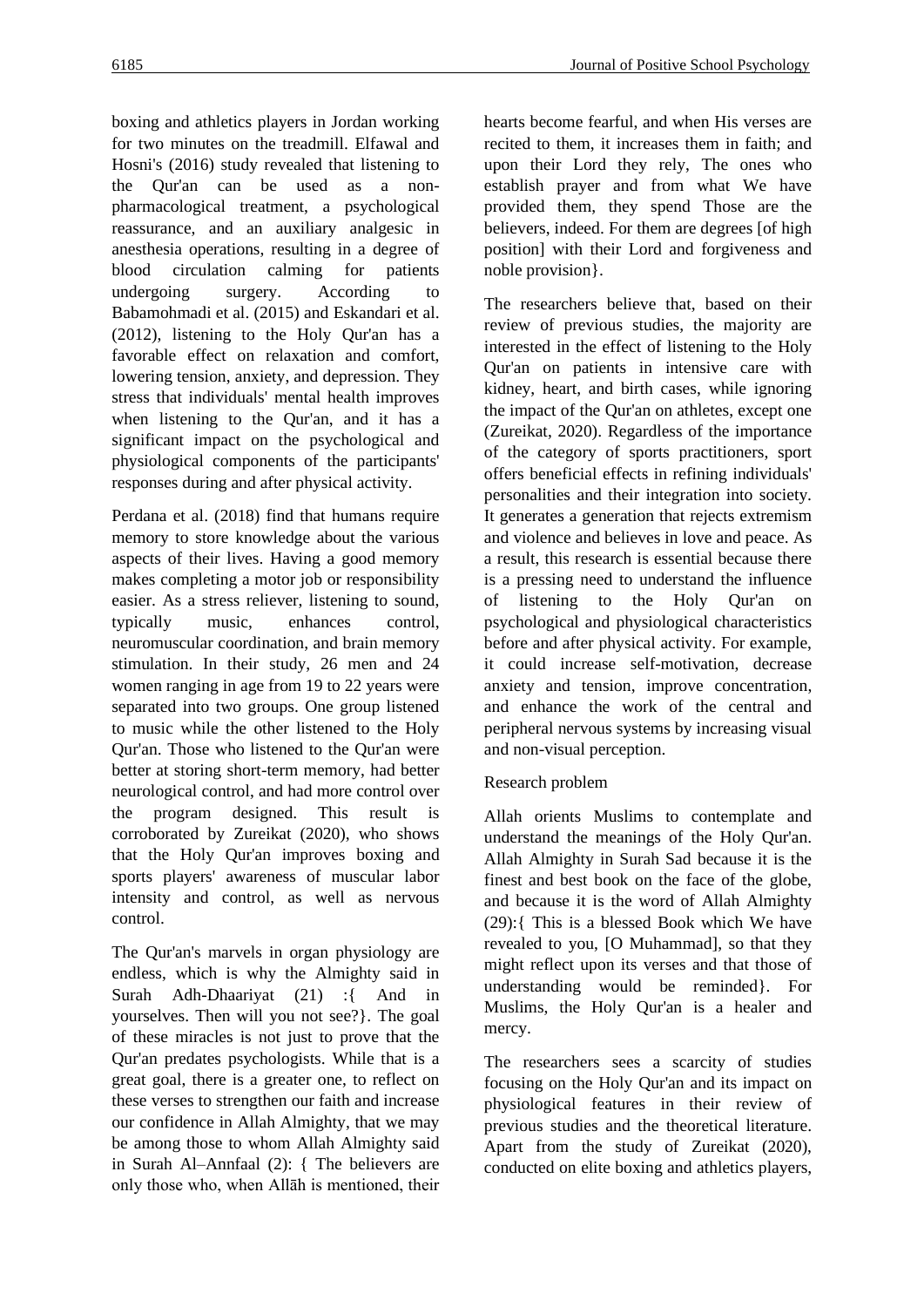most searchers are interested in disease cases, so the researcher shows this study to find out the impact of listening to the Holy Qur'an on physiological variables such as heart rate and blood pressure (visual and non-visual kinaesthetic perception of grip strength).

Research objectives

The study objective is to find the impact of listening to the Holy Qur'an on physiological variables (visual and non-visual kinaesthetic sense of grip strength) in fitness center participants.

The following hypotheses are tested:

There are statistically significant differences between the two measurements before and after listening to the Holy Qur'an on the visual and non-visual kinaesthetic perceptions of the experimental and control groups at the significance level  $\alpha > 0.05$  in favor of the post measurement.

There are statistically significant differences at the significance level  $\alpha \ge 0.05$ between the experimental and control groups in the two-dimensional measures of the effect of listening to the Holy Qur'an on visual and nonvisual kinaesthetic perception.

The following definitions of terminology are used:

The Holy Our'an is Allah Almighty's Book and His Words, which He revealed to the Prophet Muhammad—may Allah's prayers and peace be upon him—and which He ensures will be preserved until the Day of Judgment. Allah's morals should be recited, memorized, and imitated (Zureikat, 2020).

Kinetic perception is the ability of a human to accept external and internal stimuli through the senses and transmit them to specific brain areas, which then interpret and send signals to the motor system to respond to them (Rhodes, 2009).

## **Research methodology and procedures**

Research methodology

The researchers take the experimental approach because of the nature and objectives of the study.

Research community and sample

The research sample consists of 260 players chosen at random from a population of 325 players from the Pro GYM in Doha, Qatar. The sample is divided into two groups: the experimental group of 130 individuals and the control group of 130. The characteristics of the sample are shown in Table 1, based on the research variables.

| Variable      | Unit      | Group              | Lowest | Highest | Arithmetic | Standard  | <b>Skewness</b> |
|---------------|-----------|--------------------|--------|---------|------------|-----------|-----------------|
|               |           |                    | value  | value   | mean       | deviation |                 |
| Age           | Years     | Experimental group | 21     | 30      | 25.17      | 3.49      | 0.04            |
|               |           | Control group      | 20     | 31      | 25.14      | 3.67      | 0.04            |
| Grip strength | Kilograms | Experimental group | 23.9   | 45.1    | 33.57      | 6.54      | 0.20            |
|               |           | Control group      | 24.3   | 43.7    | 31.80      | 5.89      | 0.03            |

Table 1. *Description of the sample according to the research variables (n = 260).*

Table 1 showed the arithmetic mean of the experimental and control age variables, respectively, are 25.17 and 25.14 years, with standard deviations of 3.49 and 3.67, and a skew coefficient of 0.04. The arithmetic mean values of the grip strength variable are 33.57 and 31.8, as shown in Table 1. The torsion coefficients are 0.20 and 0.03. This indicates that the people in the research sample are homogeneous and subject to a moderate normal distribution, with skewness coefficient values ranging between  $\pm 3$ . To ensure that the members of the experimental and control groups are equal in terms of pre-measurement grip strength factors, a t-test is used for two independent groups, as shown in Table 2.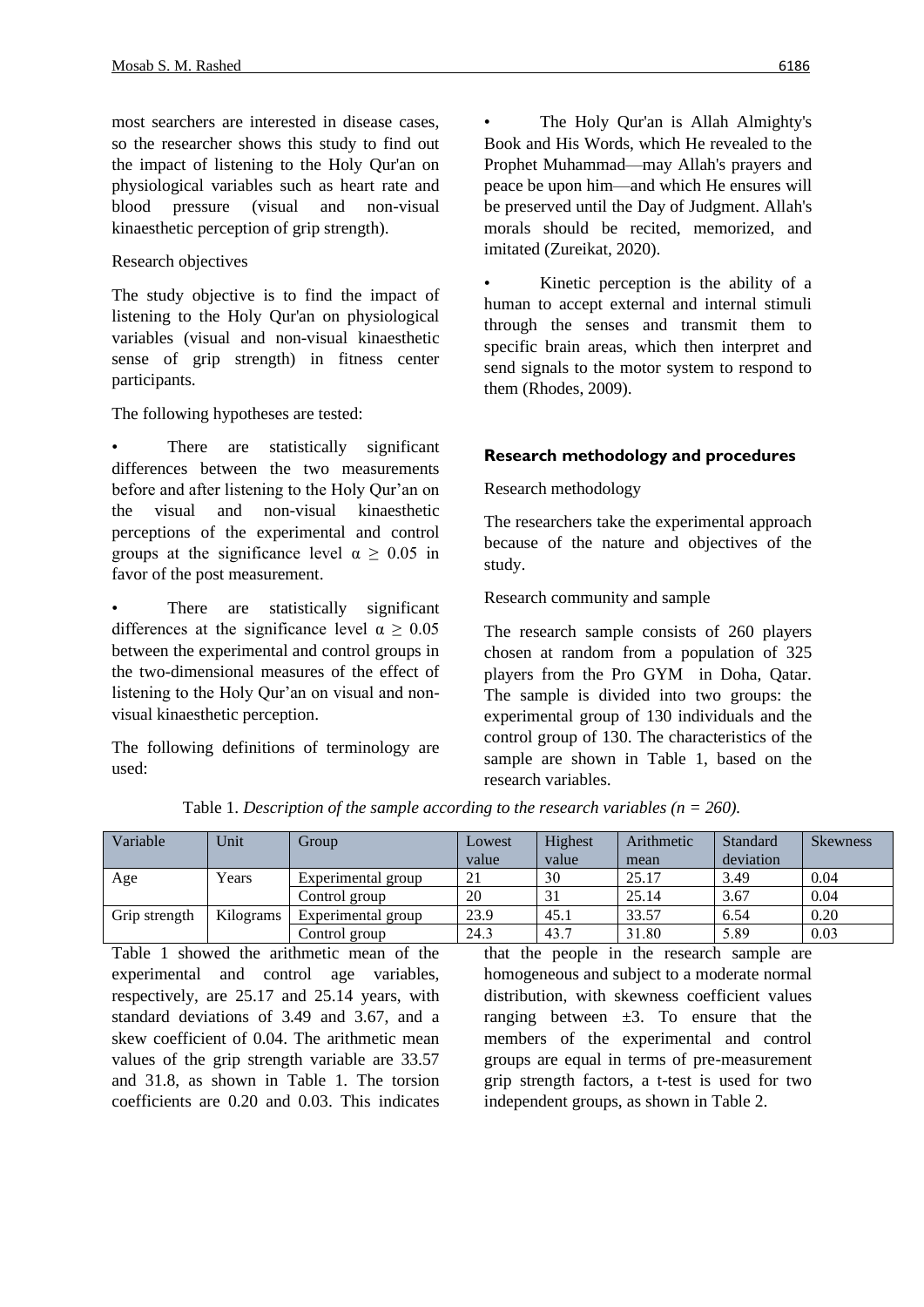| <b>Variable</b>        | Units | <b>Arithmetic me Standard</b> | deviation | Experimental group $(n=40)$ Control group $(n=40)$<br><b>Arithmetic md Standard</b> | deviation | <b>T</b> -value | <b>Significance lev</b> |
|------------------------|-------|-------------------------------|-----------|-------------------------------------------------------------------------------------|-----------|-----------------|-------------------------|
| Grip strengt Kilograms |       | 33.57                         | 6.54      | 33.48                                                                               | 5.65      | 0.06            | 0.94                    |

Table 2. *Arithmetic means and deviations for grip strength and significance of differences between the experimental and control groups (n = 260)*

\* Statistically significant at the significance level  $\alpha \le 0.05$ .

The results given in Table 2 show no statistically significant differences at the significance level  $\alpha \leq 0.05$  between the tribal and remote measurements of the grip strength variable before listening to the Holy Qur'an between the experimental and control groups. These results confirm the parity between the groups before applying for the program.

### **Research tools and measurement procedures**

#### Research tool

Grip strength is measured with a dynamometer. The correct grip on the dynamometer in terms of the distribution of the fingers and the distance between the thumb and fingers concerning the body of the measuring device is set according to Rand et al. (2007) and Tang et al. (2014), who indicate that the angle must be perpendicular to the surface of the device to provide a lower margin of error and reduce the possibility that the fingers bump into the device or push it. They confirm that the availability of predictive information in non-visual kinaesthetic perception depends on the motor memory for visual perception and sensory memory for movement perception calculations, which they incorporate into the grasp of the upcoming (non-visual) movement.

After clarifying the procedures for implementation, the player puts dry powder on their palm and presses the device with the maximum force possible, recording the result of the performance. The attempt is repeated after a twenty-minute interval, and they are asked to show their work (25%, 50%, or 75% of strength).

#### Measurement method

The players' strength is measured four times with visual perception (first at maximum power 100%, then at 25%, 50%, and finally 75%). Then a cover is placed over their eyes, and the previous procedure is repeated to measure their non-visual perception. The players are notified of their maximum strength, and the same test is repeated after the program is completed. The percentage of error is calculated for 25%, 50%, and 75% of maximum strength.

The readability of the study was calculated, a sample of 70 players outside the research sample, the stability coefficient is determined for each of the research variables, and the scale as a whole to decide on the internal consistency using Cronbach's alpha.

## Table 3. *Scientific parameters of the research tool*

| <b>Number</b> | Field         | Cronbach's<br>alpha coefficient<br>of stability |
|---------------|---------------|-------------------------------------------------|
|               | Grip strength | 0.91                                            |

The research tool's dependability coefficient is 0.91, satisfying the study objectives.

The researchers employed the following tools to acquire data, all of which are incredibly dependable and trustworthy:

Grip strength (kg) was measured using Dynamometer Main Takei (TK200), made in Japan.

## **Analysis of results**

Firstly, the findings support the hypothesis that there are statistically significant effects of listening to the Holy Qur'an on visual and nonvisual kinaesthetic perception between the experimental and control groups at the level of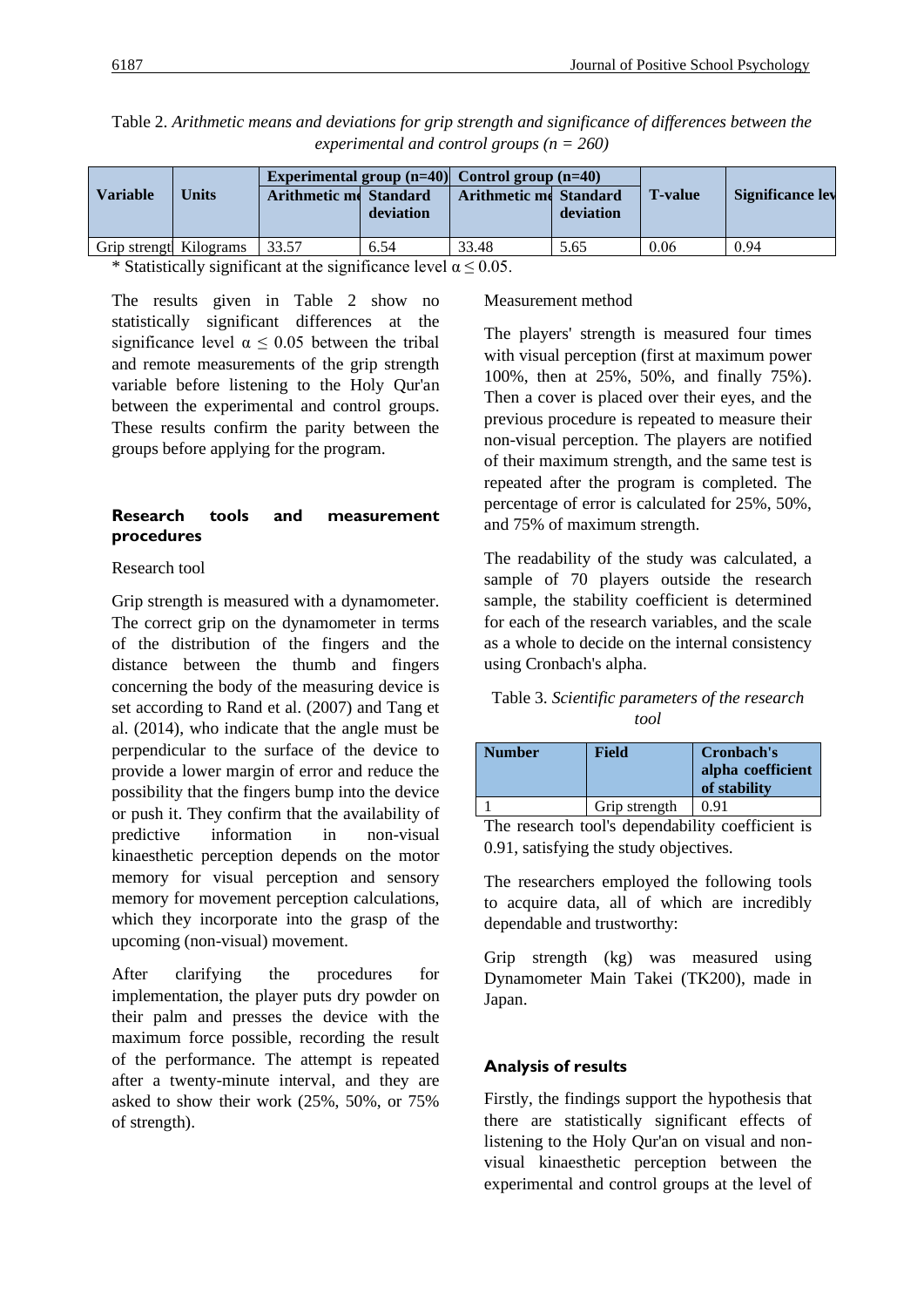significance  $\alpha \leq 0.05$ , in favor of the experimental group.

The paired samples t-tests of the hypothesis validity are shown in Tables 4 and 5.

| <b>Measurement</b>                                | <b>Visual kinaesthetic perception</b> |                              |                           |                              |                           |                              |  |  |
|---------------------------------------------------|---------------------------------------|------------------------------|---------------------------|------------------------------|---------------------------|------------------------------|--|--|
|                                                   | 25%                                   |                              | 50%                       |                              | 75%                       |                              |  |  |
|                                                   | <b>Arithmetic</b><br>mean             | <b>Standard</b><br>deviation | <b>Arithmetic</b><br>mean | <b>Standard</b><br>deviation | <b>Arithmetic</b><br>mean | <b>Standard</b><br>deviation |  |  |
| Before hearing the Holy<br>Our'an                 | 19.73                                 | 3.67                         | 13.44                     | 3.18                         | 11.62                     | 4.18                         |  |  |
| After hearing the Holy<br>Our'an                  | 8.87                                  | 1.23                         | 12.17                     | 1.63                         | 5.51                      | 2.57                         |  |  |
| Calculated t-value of the<br>error ratio          | 17.74                                 |                              | 2.24                      |                              | 7.94                      |                              |  |  |
| Significance level                                | $*0.000$                              |                              | $*0.006$                  |                              | $*0.000$                  |                              |  |  |
| measurement                                       | Non-visual kinaesthetic perception    |                              |                           |                              |                           |                              |  |  |
|                                                   | 25%                                   |                              | 50%                       |                              | 75%                       |                              |  |  |
|                                                   | <b>Arithmetic</b><br>mean             | <b>Standard</b><br>deviation | <b>Arithmetic</b><br>mean | <b>Standard</b><br>deviation | <b>Arithmetic</b><br>mean | <b>Standard</b><br>deviation |  |  |
| Before hearing the Holy<br>Qur'an                 | 11.91                                 | 3.69                         | 14.19                     | 3.77                         | 12.12                     | 2.75                         |  |  |
| After hearing the Holy<br>Qur'an                  | 3.92                                  | 1.86                         | 12.65                     | 2.69                         | 5.74                      | 5.03                         |  |  |
| 12.19<br>Calculated t-value of the<br>error ratio |                                       | 2.09                         |                           | 7.03                         |                           |                              |  |  |
| Significance level                                | $*0.000*$                             |                              |                           | $*0.039$                     |                           | $*0.000$                     |  |  |

Table 4. *Arithmetic mean, standard deviation, and t-test findings for variations in visual and nonvisual kinaesthetic perception pre- and post-measures in the experimental group (n = 130)*

\*Statistically significant at significance level  $\alpha \le 0.05$ .

Table 5. *Arithmetic mean, standard deviation, and t-test findings for variations in visual and nonvisual kinaesthetic perceptions pre- and post-measures in the control group (n = 130)*

| <b>Measurement</b>                                  | <b>Visual kinaesthetic perception</b> |                              |                           |                              |                           |                              |  |
|-----------------------------------------------------|---------------------------------------|------------------------------|---------------------------|------------------------------|---------------------------|------------------------------|--|
|                                                     | 25%                                   |                              | 50%                       |                              | 75%                       |                              |  |
|                                                     | <b>Arithmetic</b><br>mean             | <b>Standard</b><br>deviation | <b>Arithmetic</b><br>mean | <b>Standard</b><br>deviation | <b>Arithmetic</b><br>mean | <b>Standard</b><br>deviation |  |
| Without listening to<br>the Holy Qur'an<br>(before) | 17.99                                 | 2.11                         | 18.04                     | 3.26                         | 21.55                     | 4.41                         |  |
| Without listening to<br>the Holy Qur'an<br>(after)  | 14.10                                 | 2.03                         | 14.60                     | 2.82                         | 9.85                      | 3.38                         |  |
| Calculated t-value                                  | 7.73                                  |                              | 5.03                      |                              | 0.10                      |                              |  |
| Significance level                                  | $*0.000$                              |                              | $*0.000$                  |                              | $*0.000*$                 |                              |  |
| <b>Measurement</b>                                  | Non-visual kinaesthetic perception    |                              |                           |                              |                           |                              |  |
|                                                     | 25%                                   |                              | 50%                       |                              | 75%                       |                              |  |
|                                                     | <b>Arithmetic</b><br>mean             | <b>Standard</b><br>deviation | <b>Arithmetic</b><br>mean | <b>Standard</b><br>deviation | <b>Arithmetic</b><br>mean | <b>Standard</b><br>deviation |  |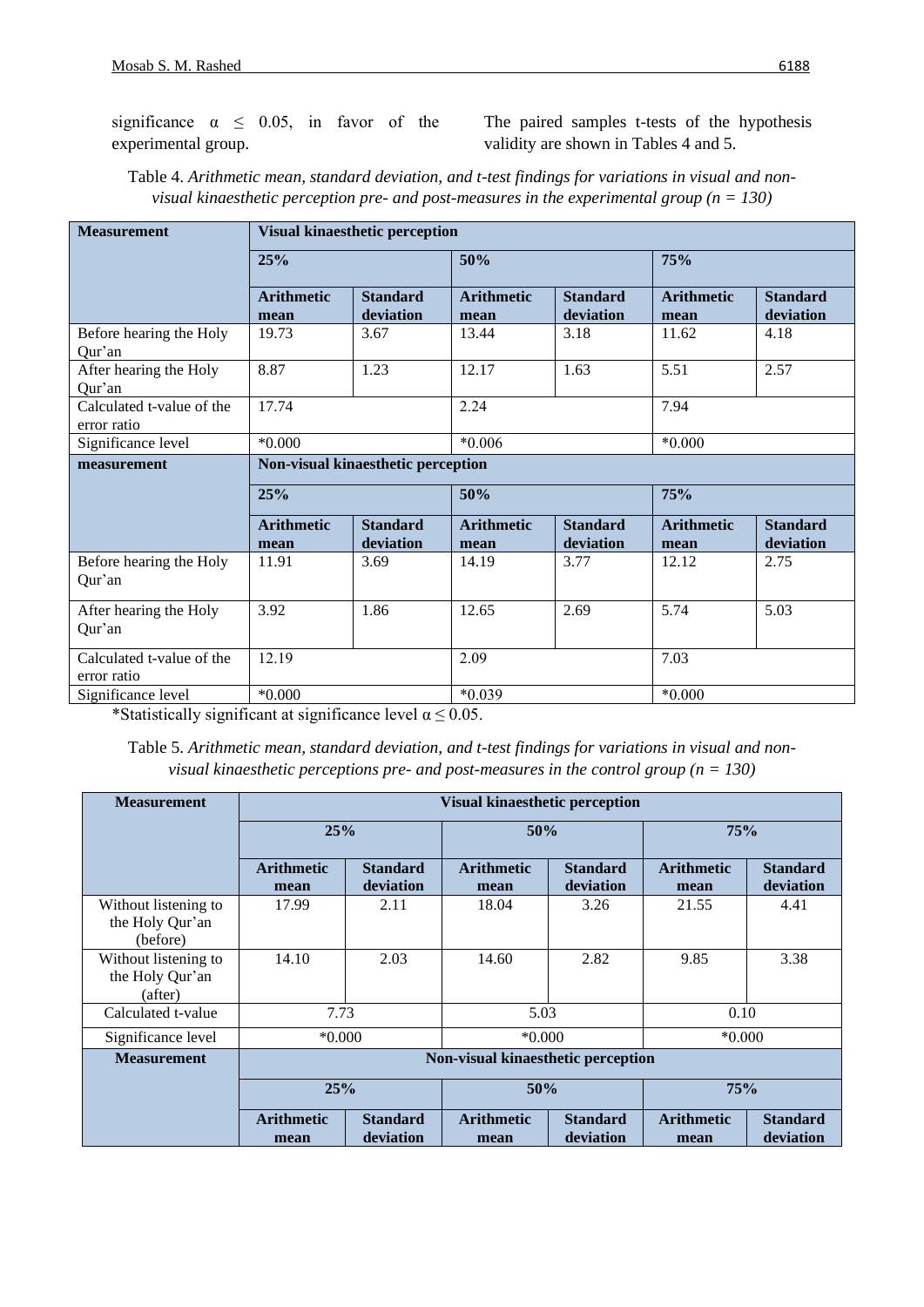| Without listening to<br>the Holy Qur'an            | 18.62    | 2.11 | 27.92    | 4.70    | 4.41     | 18.90 |
|----------------------------------------------------|----------|------|----------|---------|----------|-------|
| (before)                                           |          |      |          |         |          |       |
| Without listening to<br>the Holy Qur'an<br>(after) | 13.26    | 2.03 | 6.98     | 1.47597 | 3.38     | 8.91  |
| Calculated t-value                                 | 11.55    |      | 26.86    |         | 11.37    |       |
| Significance level                                 | $*0.000$ |      | $*0.000$ |         | $*0.000$ |       |

\*Statistically significant at the significance level  $\alpha \le 0.05$ .

The results are given in Tables 4 and 5 show statistically significant differences in the visual and non-visual kinaesthetic perceptions of the strength needed (25%, 50%, 75%) between the two measurements before and after, at the level of significance  $\alpha \leq 0.05$ . The dimensional values of the experimental and control group members, with the averages of the dimensional error rate of the two groups being smaller than the averages of the tribal error rate, indicate that the hypothesis is accepted. This finding suggests that the physical fitness program had a significant and favorable impact on the two samples, whether listening to the Holy Qur'an or not.

The researchers attributes the positive result of listening to the Holy Qur'an to the variables visual and non-visual kinaesthetic perception in the experimental group, which may be the reason for the improved psychological state and decrease in the intensity of stress and anxiety, which helped increase the level of concentration and the efficiency of the central nervous system. The integration of listening to the Holy Qur'an and participating in athletic activities improved nerve signal transmission, which had a beneficial impact on neural regulation and enhanced the level of awareness of visual and non-visual kinaesthetic sense.

According to Wilmore and Costill (2015), the practice of athletic exercise increases the effectiveness of the central and peripheral nervous systems' action, which improves motor control by increasing the speed and strength of nerve signals, leading to better control of the motor unit. The findings of this study corroborate those of Zureikat (2020) and Chang et al. (2008), both of which find that listening to the Holy Qur'an delays fatigue, removes negative feelings, and induces relaxation. The findings also corroborate Shekha and Othman (2013). They find that listening to the Holy Qur'an has a specific effect on the human heart, affecting some of the hormones responsible for relaxation.

The second hypothesis states that there are statistically significant differences in the dimensional measurement of the effect of listening to the Holy Qur'an on visual and nonvisual kinaesthetic perception between the experimental and control groups at the significance level  $\alpha \leq 0.05$  in favor of the experimental group. Therefore, an independent samples t-test is performed for the two groups to test the validity of this hypothesis, as shown in Table 6.

| <b>Measurement</b>                                     | <b>Visual kinaesthetic perception</b> |                              |                                     |                              |                                            |                              |  |  |
|--------------------------------------------------------|---------------------------------------|------------------------------|-------------------------------------|------------------------------|--------------------------------------------|------------------------------|--|--|
|                                                        | 25%                                   |                              | 50%                                 |                              | 75%                                        |                              |  |  |
|                                                        | Rate of<br>arithmetic<br>mean error   | <b>Standard</b><br>deviation | Rate of<br>arithmetic<br>mean error | <b>Standard</b><br>deviation | <b>Rate of</b><br>arithmetic<br>mean error | <b>Standard</b><br>deviation |  |  |
| Experimental, after<br>listening to the Holy<br>Qur'an | 8.87                                  | 1.23                         | 12.17                               | 1.63                         | 5.51                                       | 4.13                         |  |  |
| Control, without                                       | 17.99                                 | 2.11                         | 18.04                               | 3.26                         | 9.85                                       | 3.38                         |  |  |

Table 6. *The t-test for two independent groups indicates the differences in the post-measurement of visual and non-visual kinaesthetic perception between the experimental and control groups (n = 130).*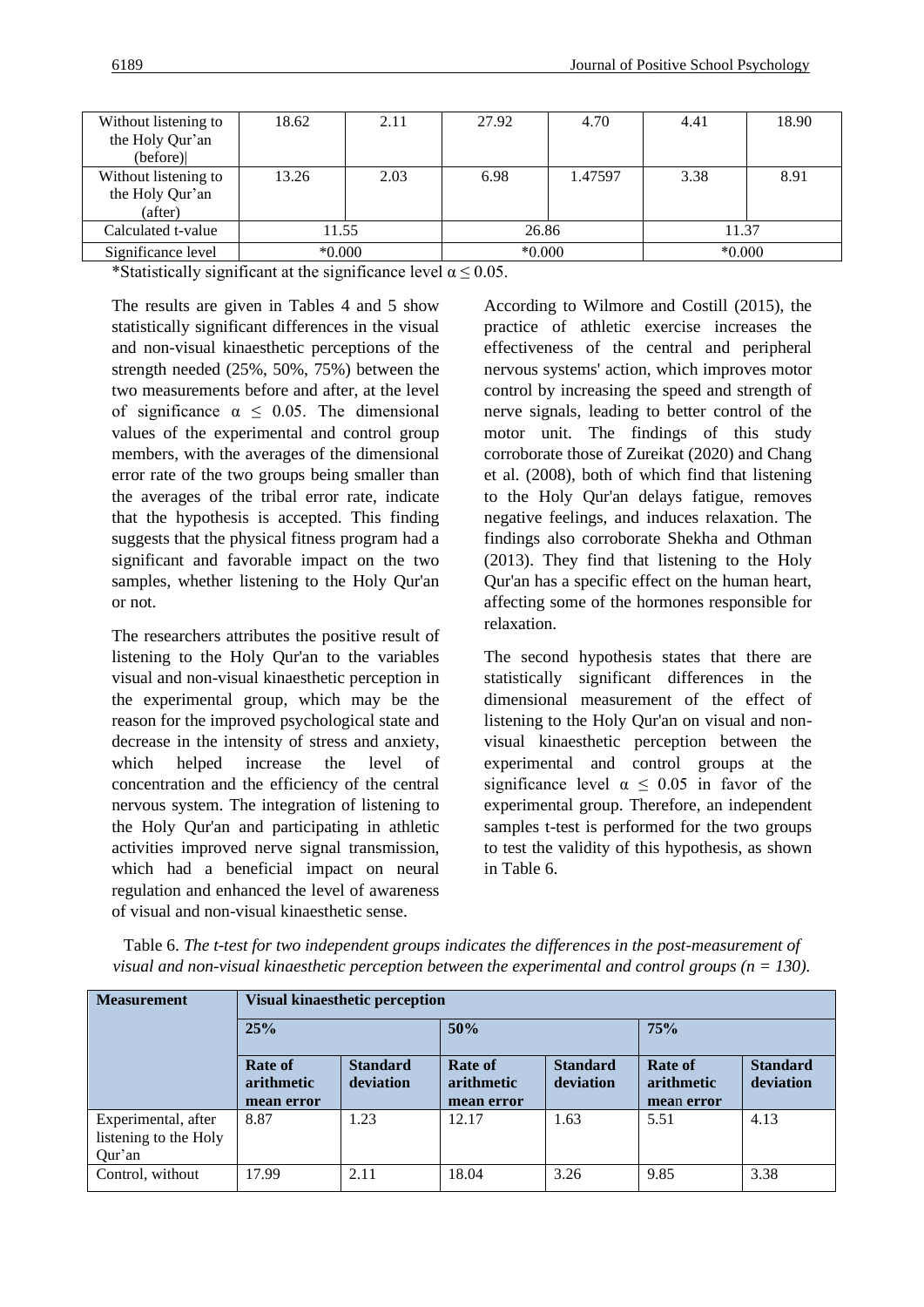| listening to the Holy                                  |                           |                                    |                           |                              |                           |                              |  |
|--------------------------------------------------------|---------------------------|------------------------------------|---------------------------|------------------------------|---------------------------|------------------------------|--|
| Our'an                                                 |                           |                                    |                           |                              |                           |                              |  |
| Calculated t-value                                     | $-23.61$                  |                                    |                           |                              | $-5.14$                   |                              |  |
| Significance level                                     | $*0.000*$                 |                                    | $*0.000$                  |                              | $*0.000$                  |                              |  |
| <b>Measurement</b>                                     |                           | Non-visual kinaesthetic perception |                           |                              |                           |                              |  |
|                                                        | 25%                       |                                    | 50%                       |                              | 75%                       |                              |  |
|                                                        | <b>Arithmetic</b><br>mean | <b>Standard</b><br>deviation       | <b>Arithmetic</b><br>mean | <b>Standard</b><br>deviation | <b>Arithmetic</b><br>mean | <b>Standard</b><br>deviation |  |
| Experimental, after<br>listening to the Holy<br>Qur'an | 1.86                      | 3.92                               | 12.65                     | 2.69                         | 5.74                      | 5.03                         |  |
| Control, without<br>listening to the Holy<br>Qur'an    | 2.11                      | 18.62                              | 27.92                     | 4.70                         | 8.91                      | 3.38                         |  |
| Calculated t-value                                     | $-32.98$                  |                                    | $-17.81$                  |                              | $-3.30$                   |                              |  |
| Significance level                                     | $*0.000$                  |                                    |                           | $*0.000$                     |                           | $*0.000$                     |  |

\*Statistically significant at the significance level  $\alpha \le 0.05$ .

It is clear from the results given in Table 6 that there are statistically significant differences, at the significance level  $\alpha \leq 0.05$ , in the dimensional measurements of visual and nonvisual kinaesthetic perception between members of the experimental and control groups, in favor of the experimental group. The average error rates for practical group members on the visual kinaesthetic perception of grip strength at 25%, 50%, and 75% are, respectively, 5.51,12.17, and 8.87, and for the non-visual kinaesthetic perception 5.74, 12.65, and 3.92. The average error rates for the control group for visual kinaesthetic perception or grip strength at 25%, 50%, and 75% are, respectively, 9.85, 18.04, and 17.99, and for non-visual kinaesthetic perception 8.91, 27.92, and 16.62. Therefore the hypothesis is accepted.

These findings show that the experimental sample who listened to the Holy Qur'an had a lower average mistake rate on visual and nonvisual kinaesthetic perception than the control group. The researchers attributes this positive result of listening to the Holy Qur'an to the variables visual and non-visual kinaesthetic perception among the experimental group members, as well as the fact that listening to the Holy Qur'an directly affects the essential organs in the human body, hearing, and sight. Surah Al-Mulk, verse (23) says: {It is He Who has created you (and made you grow), and made for you the faculties of hearing, seeing,

feeling and understanding: little thanks it is ye give}. The researchers believes that integrating the senses of hearing, sight, and hearts leads to positive effects in the human body, as hearing and sight are aware of external stimuli transmitted to the central nervous system, where they are analyzed and translated into movement or emotion. Listening to the Holy Qur'an has a magical effect on the senses that leads to an improvement in their function, which is reflected in the work of the central and peripheral nervous system and an increase in the level of perception of the visual and nonvisual senses.

Sight is the most significant part of the balance. Maciaszek et al. (2006) say that sustaining equilibrium in the human body is exceedingly complex, as it involves the integration of the senses, the central nervous system, and muscle strength. The balancing method is located in the inner ear and transmits information to the brain (Young et al., 2018). The balance system, also known as the vestibular system, guides a person through their surroundings. It operates at high speed, and if the brain receives input from only one side, the system becomes confused, resulting in a loss of balance.

The results of this research agree with Zureikat (2020), who shows that listening to the Holy Qur'an positively affects the psychological and physiological aspects of the listener; Nasisi et al. (2017), who offer an improvement in the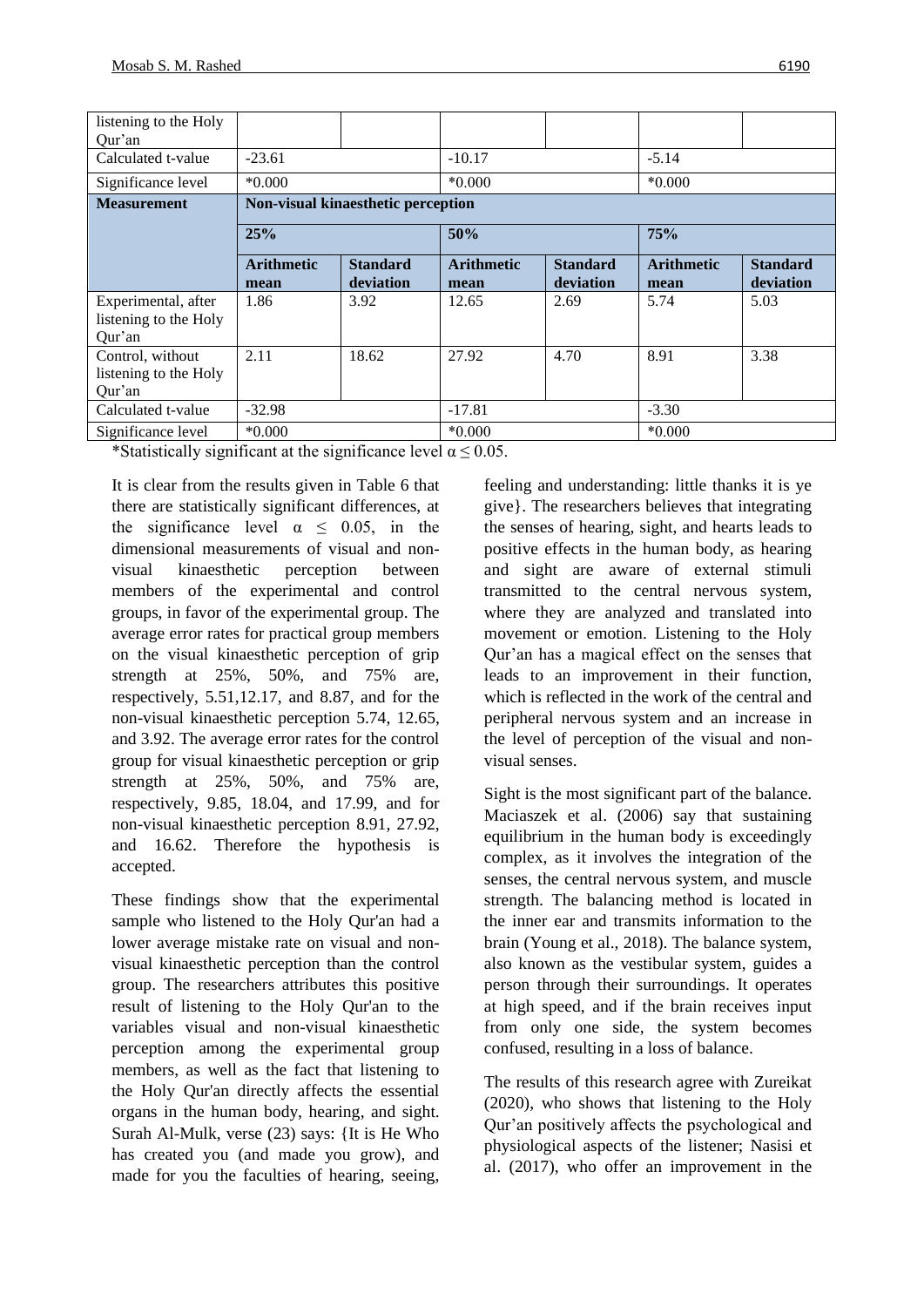physiological variables (blood pressure, heart rate), and an increase in awareness and cognition among their research sample; Balong and Jember (2017), whose results indicate a decrease in heart rate and an improvement in mood; and Ghang et al. (2011), whose results suggest that the recitation of the Qur'an leads to great relaxation for the listener.

### **Conclusions and Recommendations**

In light of the research objectives and results, the researchers concludes that listening to the Holy Qur'an has a positive effect on the degree of visual and non-visual kinaesthetic perception of grip strength.

Listening to the Noble Qur'an positively affects the psychological and physiological aspects of the listeners, as it delays the appearance of fatigue, removes negative feelings and increases the feeling of relaxation, accordingly listening to the Qur'an has a positive effect on improving the degree of sensorimotor, visual and non-visual perception, which are the most important organs of the human body, hearing and sight due to their impact on human perception of external stimuli and their translation through transmission and analysis through the nervous and peripheral system into movements, emotions and improving their functional work, which helps maintain On the balance in the human body, which is reflected in the muscular strength in the body.

The researchers recommend listening to the Holy Qur'an daily, without interruption, for players before and after training and competition to improve the physiological and psychological condition and reduce the time for recovery. Similar studies should be conducted to ascertain the effects of listening to the Holy Qur'an on other physiological variables and categories of players.

#### **Reference**

[1] The Holy Qur'an: Surah Muhammad, verse (24); Surah An-Nisa, verse (82); Surah Al-Jinn, verse (1) (2); Surah Al

Imran, verse (110); Surah Al-Isra, verse (82); Surah Al-Mulk, verse (82) (23); Surah Al-Dhariyat, verse (21); Surah Al-Anfal, verse (2-4); Surah Saad, verse (29).

- [2] Ansari, A., Negahban, T., Saiadi, A. R. and Aghamohamad, P. (2005). The effect of Koran reciting on depressed patients in the psychiatry department of Moradi hospital in Rafsanjan, Scientific Journal of Kurdistan University of Medical Sciences, 10(2), 42-8.
- [3] Elfawal, S. and Mona, R. (2016). The effect of Qur'an therapy on sedative requirements and hemodynamic parameters in patients subjected to spinal anesthesia, Global Journal of Anesthesia & Pain Medicine, 1(2), 1-4.
- [4] Eskandari, N., Keshavars, M., Ashayeri, H., Jahdi, F. and Hosseini, A. F. (2012). Qur'an recitation: Short-term effects and related factors in preterm newborns, Research Journal of Medical Sciences, 6(3), 148-153.
- [5] Firmanto, A. (2011). Implementasi Principal Component Analysis Dan Backpropagation Neural Network Dalam Pengklasifikasian Terjemahan Ayat-Ayat Ilmu Pengetahuan Dalam Alquran. Tugas Akhir. Telkom University.
- [6] Julianto, V. and Etsem, M. B. (2011). The Effect of Reciting Holy Qur'an toward Short-term Memory Ability Analysed through the Changing Brain Wave. Jurnal Psikologi Fakultas Psikologi Universitas Gajah Mada.
- [7] Kilani, H., Too, D. and Adrian, M. J. (1987). Visual perception of biomechanical characteristics of walking, jumping, and landing. ISBS-Conference Proceedings Archive.
- [8] Maciaszek, J., Osinski, W., Szeklicki, R., Salomon, A. and Stemplewski, R. (2006). Body balance parameters are established with closed and open eyes in young and older men, Biology of Sport, 23(2), 185.
- [9] McNay, I. M. (2010). The relationship of some variables of kinaesthetic perception to achievement among table tennis players in Jordan, an unpublished Ph.D. thesis, College of Physical Education, University of Jordan, Amman, Jordan.
- [10] Nasrallah, M. and Al-Kilani, H. (2018). Kinetic perception (visual - non-visual) of grip strength among police, military, and security sciences students. Journal of